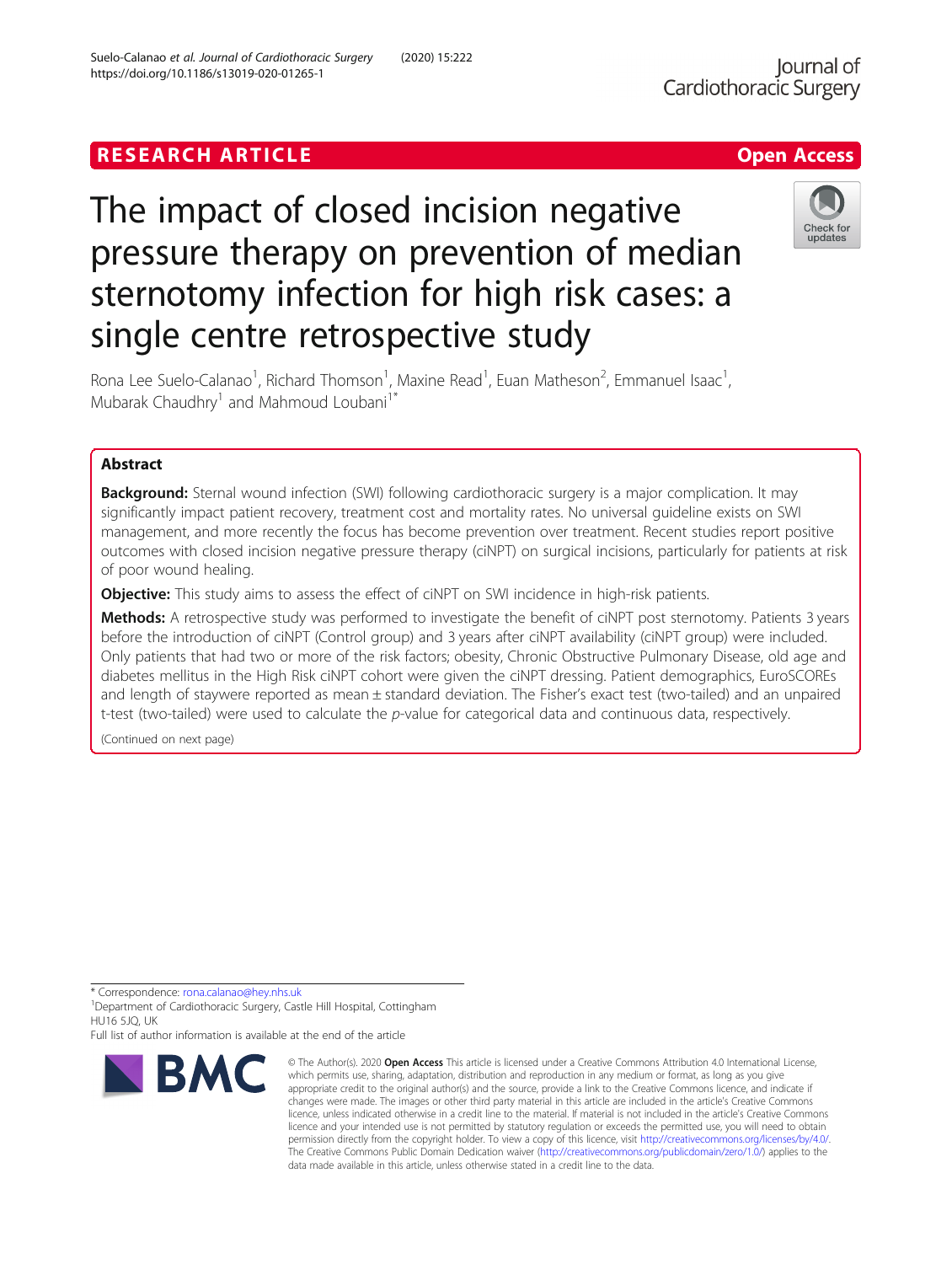# (Continued from previous page)

Results: The total number of patients was 1859 with 927 in the Control group and 932 in the ciNPT group. No statistical differences were noted between the groups apart from the Logistic EuroSCORE (Control =  $6.802 \pm 9.7$  vs. ciNPT =  $8.126 \pm 11.3$ ;  $P = 0.0002$ ). The overall SWI incidence decreased from 8.7 to 4.4% in the overall groups with the introduction of ciNPT ( $P = 0.0005$ ) demonstrating a 50% reduction. The patients with two and above risk factor in the Control Group (High Risk Control Group) were 162 while there was 158 in the ciNPT Group (High Risk ciNPT Group). The two groups were similar in all characteristics. Although the superficial and deep sternal would infections were higher in the High Risk Control Group versus the High Risk ciNPT group patients (20(12.4%) vs 9(5.6%);  $P = 0.049$  respectively), the length of postoperative stay was similar in both (13.0 ± 15.1 versus 12.2 ± 15.6 days; p + 0.65). However the patients that developed infections in the two High Risk Groups stayed significantly longer than those who did not  $(25.5 \pm 27.7$  versus  $12.2 \pm 15.6$  days; $P = 0.008$ ). There were 13 deaths in Hospital in the High Risk Control Group versus 10 in the High Risk ciNPT Group ( $P = 0.66$ ).

Conclusion: In this study, ciNPT reduced SWI incidence post sternotomy in patients at risk for developing SWI. This however did not translate into shorter hospital stay or mortality.

Keywords: Sternal wound infection, Closed incision negative pressure therapy, Sternotomy

# Background

Sternal wound infection (SWI) is a devastating postoperative complication for any patient [[1\]](#page-7-0). Despite the recent advances in cardiac surgery, the rate of sternal wound complications has seen minimal improvement [[2\]](#page-7-0). SWI has a reported incidence between 0.5 and 10% and has an associated 1-year mortality of 0.5 to 9% [[2,](#page-7-0) [3](#page-7-0)]. We have reported previously a deep sternal wound infection (DSWI) incidence of 0.59% with an associated 1-year mortality rate of 9.1% with older age, obesity, diabetes and chronic obstructive pulmonary disease (COPD) as the associated risk factors in our department [\[4](#page-7-0)].

There is currently no universal guideline for the treatment of SWI [\[1](#page-7-0)]. However, recent studies have reported a reduced incidence of SWI complications in centres utilizing closed incision negative pressure therapy (ciNPT) [[2](#page-7-0)]. The ciNPT system is a closed system that can maintain an intact environment. Compared to a standard sterile dressing, the ciNPT canister can hold excess fluids removed from the incision. It may be used over anatomically challenging incision locations whilst maintaining its seal, thus minimizing the risk from external contamination. The ciNPT unit is small so a patient can mobilise freely and the ciNPT dressing is waterproof allowing the patient to shower with the dressing in place [[5](#page-7-0)].

This study aims to assess the effect of ciNPT use over a closed incision post-median sternotomy on the incidence of sternal wound infection (SWI) in high-risk patients with two or more risk factors with focus on the hypothesis that the use of ciNPT would reduce the rate of infection.

# Materials and methods

## Study design

A retrospective study was performed to evaluate the clinical benefit of ciNPT. Patient cohort data were acquired from the Department of Cardiothoracic Surgery and were collected into our patient analysis and tracking database. The study received approval from the Institutional Review Board.

#### Study patients/patient selection

The study included patients who underwent cardiothoracic surgery between January 2009 to December 2016 in the Department of Cardiothoracic Surgery of The Centre for Cardiology & Cardiothoracic Surgery under the care of two surgeons. There were no changes in the surgeons practice except for the use of the ciNPT dressing for high risk patients. This is managed by the Hull University Teaching Hospitals NHS Trust which is a National Health Service (NHS) hospital that staffs over 600 inpatient beds. Patients who underwent cardiothoracic surgery in the 3 years (2009 to 2012) prior to the introduction of ciNPT (Control group,  $n = 927$ ) and 3 years (2013 to 2016) after the introduction of ciNPT (ciNPT group,  $n = 932$ ) were included. The high risk patients defined as patients with two or more of the previously identified risk factors constitue the study patients as they were the ones eligible to have the ciNPT dressing. There were 162 patients in the High Risk Control Group and 158 in the High Risk ciNPT Group. The latter were the only patients that had the ciNPT dressing applied post operatively. Eligible patients (> 18 years of age) were those undergoing an open-heart procedure that utilized a full median sternotomy (eg, coronary artery bypass grafting (CABG), CABG plus valve repair, valve repair solely, and other cardiac procedures). Patients who were at an elevated risk for developing SWI were included in the study [[4](#page-7-0)]. All patients were followed p at 6 weeks following discharge and if they had no wound problems or on-going medical issues they were discharged to their General practitioner.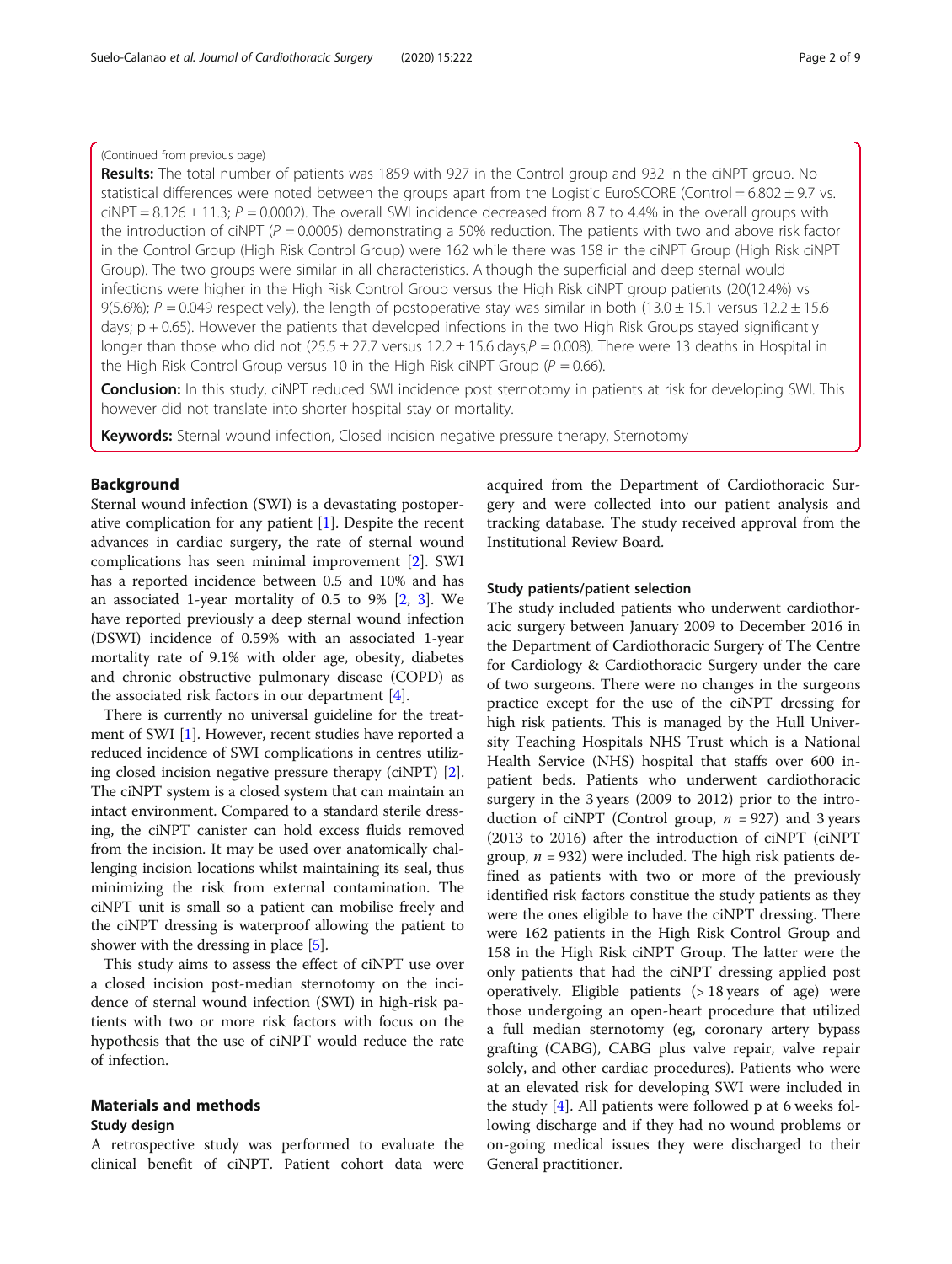# Variables of interest

Patient risk factors included: obesity (body mass index [BMI]  $103 > 32 \text{ kg/m2}$ , age ( $> 80 \text{ years}$ ), chronic obtructive pulmonary disease (COPD), and diabetes mellitus. The logistic European System for Cardiac Operative Risk Evaluation (EuroSCORE) was calculated for patients within both cohorts to quantify the preoperative mortality risk profile. The two groups were compared using the following variables: age, obesity, COPD, diabetes, logistic EuroSCORE, and type of surgical procedure.

# Surgery

Cardiothoracic surgical procedures were performed via median sternotomy with either CABG, valve repair/replacement exclusively, CABG with valve repair/replacement, and other cardiac procedures. Classification of operative priority (Urgent, Emergency, Elective or Expedite) was also documented within data tables. All operations were performed with the use of cardiopulmonary bypass.

# Perioperative patient care and postoperative surgical wound management

All patients were administered antibiotics prophylactically according to the Trust antibiotic prophylaxis for surgical and invasive procedures guidelines for Cardiothoracic Surgery as shown in Table 1. Patients with suspected infections were started initially on Flucloxacillin (1 g intravenously); further treatment was guided by the results of microbiological assays that characterized the bacterial culture. The patients in the Control group received a transparent waterproof dressing with absorbent pad and bacterial barrier (OPSITE Post-Op; Smith & Nephew plc, Hull, UK) to their closed incisions. The dressing was left for 5 days providing the waterproof seal remained intact and the dressing was changed in cases of accumulation of hemoserous fluid or leak in the dressing. The patients in the study group received ciNPT (PREVENATM Incision Management System, KCI, an Acelity Company, San

Antonio, TX, USA) applied to their sternal incision. The ciNPT dressing was changed after 5 days. In the event of a leak and loss of suction during the administration of ciNPT, another adhesive drape was added without exposing the surgical incision. All incisions were assessed after 5 days. Any sternal incisions demonstrating signs of infection were subject to bacterial swab cultures to identify the pathogen and antibiotic commenced. Post-sternotomy surgical incision infections were classified according to Jones et al. [\[6](#page-7-0)] that considered depth, anatomical site, and the degree of the infection (Table [2](#page-3-0)).

#### Statistical methods/analysis

All data (patient demographics, EuroSCORE andLOS) were expressed as mean ± standard deviation and were compared between groups. The Fischer's exact test of independence (for a two-tailed test) was used to calculate the p-value for all categorical data such as age, BMI, COPD, diabetes or number of infections. An unpaired, two-tailed t-test was used to calculate the p-value for all continuous data, such as the logistic EuroSCORE.

# Results

# Demographics data and risk factors

Table [3](#page-3-0) compares the demographic and risk factors between the two groups. A total of 1859 patients were included in the study (Control group,  $n = 927$ ; ciNPT group,  $n = 932$ ).

Both groups had a similar average age, incidence of comorbidities (BMI, COPD, and diabetes), and type of surgery performed. These represent the overall group of patients but not the High Risk patients that are the study focus. For the Control and ciNPT cohorts the predicted operative mortality of patients was calculated using logistic EuroSCORE. The mean logistic EuroSCORE showed statistical significance between cohorts (Control group =  $6.802 \pm 9.7$  vs. ciNPT group =  $8.126 \pm 11.3$ ;  $P =$ 0.0002) There was no statistical difference in the operative priority as urgent, elective or expedite between the

Table 1 Antibiotic prophylaxis for heart surgery – Coronary Artery Bypass Graft & Valve surgery as per Hospital Guidelines. GFR: Golerular Filtration Rate

| Patients                     | Antibiotics                                                                                                                                                                                                                                                                                                                                                                                                                                                                                                              |
|------------------------------|--------------------------------------------------------------------------------------------------------------------------------------------------------------------------------------------------------------------------------------------------------------------------------------------------------------------------------------------------------------------------------------------------------------------------------------------------------------------------------------------------------------------------|
| All Patients                 | Flucloxacillin 1 g IV at induction followed by 1 g IV after bypass (e.g. at skin closure) <b>and then</b> 6, 12 and 18 h later and then STOP<br><b>plus</b> Gentamicin 5 mg/kg IV (maximum 480 mg) at induction only<br>Note: The administration of a 2nd (or sometimes 3rd) intra-operative dose of flucloxacillin<br>will depend on factors such as the length of operation and the type of bypass used and<br>is therefore at the discretion of the anaesthetist/surgeon to be adjusted according to<br>circumstances |
| <b>Penicillin</b><br>allergy | Teicoplanin 400 mg IV (use 600 mg in those ≥90 kg) at induction with a subseguent dose at 12h and then STOP <b>plus</b> Gentamicin<br>5 mg/kg IV (maximum 480 mg) at induction only                                                                                                                                                                                                                                                                                                                                      |
| Renal<br>impairment          | Flucloxacillin 1 g IV: No adjustment required<br>Gentamicin: $2 \text{ mag/kg}$ if GFR $<$ 50 ml/min<br>Teicoplanin 400 mg Ⅳ: No adjustments reguired for single dose and if GFR > 60 ml/min. If GFR ≤60 ml/min – A 2nd dose within<br>24 h is NOT required                                                                                                                                                                                                                                                              |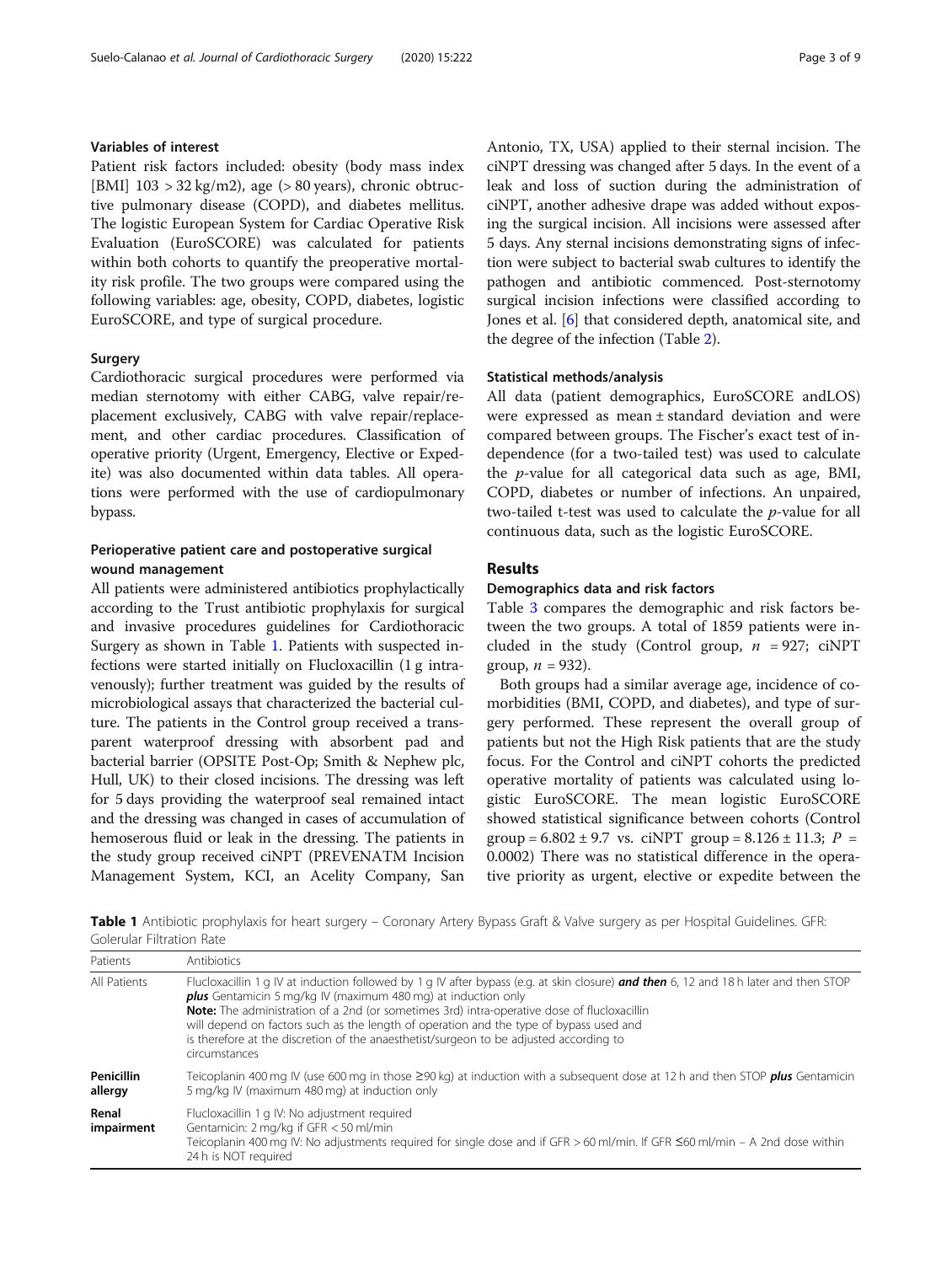<span id="page-3-0"></span>Table 2 Wound classification based on anatomical site plus a type including sepsis

| CLASSIEL<br>CATION | <b>DFPTH</b> | <b>DESCRIPTION</b>                                                       |
|--------------------|--------------|--------------------------------------------------------------------------|
| Type 1a            |              | Superficial Skin and subcutaneous                                        |
| Type 1b            |              | Superficial Exposure of sutured deep fascia                              |
| Type 2a            | Deep         | Bone exposure, sternum with stable steel<br>suture                       |
| Type 2b            | Deep         | Bone exposure, sternum with unstable steel<br>suture                     |
| Type 3a            | Deep         | Necrotic bone exposure, or fractured, unstable<br>sternum, exposed heart |
| Type 3b            | Deep         | Type 2 or 3 with septicemia                                              |

(Adapted from Jones et al. [[6\]](#page-7-0))

groups. Whereas, patients undergoingemergency surgery was higher (Control group = 14 vs. ciNPT group = 29;  $P = 0.0300$ ) reflected statistical significance (Table 3). There was no statistical significance between types of surgeries (CABG, CABG + valve repair/replacement, valve repair/re placement only, or other) performed.

The patients either receiving or not the intervention were the patients with two or more risk factors and included 162 in the High Risk Control Group and 158 in the High Risk ciNPT Group. There were no differences identified between these two groups in any of the cahracteristics compared including logistic Euroscore.

# Postoperative distribution of SWI between cohorts

The distribution of SWI among the overall patients is shown in Table [4.](#page-4-0) Of the 927 parents in the Control group, a total of 81 (8.7%) patients had a SWI. Of these, 63 patients had a SWI classified as a superficial

| Table 3 Patient Demographics, Perioperative Risk Factors, Operative Priority and Type of Cardiac Surgery |  |  |  |
|----------------------------------------------------------------------------------------------------------|--|--|--|
|                                                                                                          |  |  |  |

|                                         | Overall Control Group ( $n = 927$ )   | Overall ciNPT Group ( $n = 932$ )   | P value |
|-----------------------------------------|---------------------------------------|-------------------------------------|---------|
| <b>RISK FACTORS</b>                     |                                       |                                     |         |
| Age mean (SD)                           | 67.8 (10.03)                          | 67.1 (10.78)                        | 0.1510  |
| Male                                    | 680 (73.3%)                           | 702 (75.3%)                         |         |
| Female                                  | 247 (26.7%)                           | 230 (24.7%)                         |         |
| Obesity (BMI $>$ 32 kg/m <sup>2</sup> ) | 207 (22.3%)                           | 209 (22.4%)                         | 1.00    |
| COPD                                    | 166 (17.9%)                           | 168 (18.0%)                         | 1.000   |
| Diabetes                                | 236 (25.5%)                           | 232 (24.9%)                         | 0.836   |
| <b>OTHER FACTORS</b>                    |                                       |                                     |         |
| Logistic EuroSCORE mean ± SD            | $6.802 \pm 9.7$                       | $8.3 \pm 11.3$                      | 0.00015 |
| <b>OPERATIVE PRIORITY</b>               |                                       |                                     |         |
| Urgent                                  | 217 (23.4%)                           | 266 (28.5%)                         | 0.0587  |
| Emergency                               | 14 (1.51%)                            | 29 (3.11%)                          | 0.0300  |
| Elective                                | 671 (72.4%)                           | 610 (65.5%)                         | 0.1678  |
| Expedite                                | 25 (2.7%)                             | 28 (3.0%)                           | 0.7810  |
| <b>TYPE OF SURGERY</b>                  |                                       |                                     |         |
| CABG                                    | 623 (67.2%)                           | 607 (65.1%)                         | 0.65    |
| CABG + valve repair/replacement         | 65 (7.01%)                            | 88 (9.44%)                          | 0.09    |
| Valve repair/replacement                | 130 (14.0%)                           | 123 (13.2%)                         | 0.68    |
| Other cardiac procedure                 | 109 (11.8%)                           | 115 (12.3%)                         | 0.77    |
|                                         | High Risk Control Group ( $n = 162$ ) | High Risk ciNPT Group ( $n = 158$ ) |         |
| Age                                     | $70.4 \pm 9.6$                        | $68.4 \pm 9.9$                      | 0.06    |
| Logistic EuroScore                      | $9.1 \pm 12.4$                        | $10.9 \pm 12.8$                     | 0.17    |
| Elective                                | 127 (77%)                             | 120 (76.5%)                         |         |
| Urgent                                  | 33 (20%)                              | 34 (21%)                            |         |
| Expedite                                | $4(2.4\%)$                            | $3(1.9\%)$                          |         |
| Emergency                               | $1(0.6\%)$                            | $1(0.6\%)$                          |         |

SD Standard Deviation, BMI Body Mass Index, COPD Chronic Obstructive Pulmonary Disease, EuroSCORE European System for Cardiac Operative Risk Evaluation, CABG Coronary Artery Bypass Grafting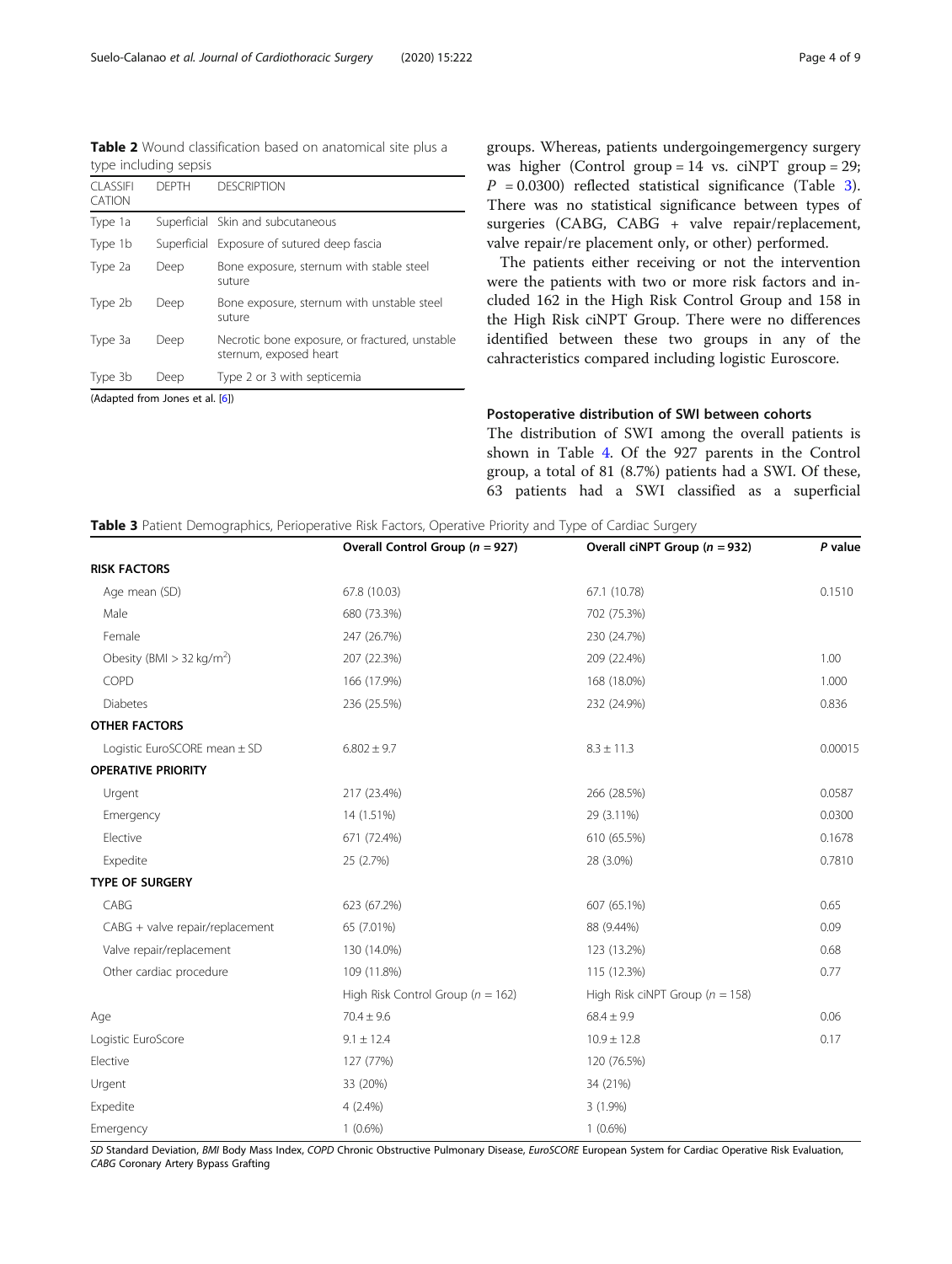| Page 5 of 9 |  |  |  |
|-------------|--|--|--|
|-------------|--|--|--|

|                                            |                                     | Incidence of SWI among cohort participants |                                   |                  |           |  |
|--------------------------------------------|-------------------------------------|--------------------------------------------|-----------------------------------|------------------|-----------|--|
|                                            | Overall Control Group ( $n = 927$ ) |                                            | Overall ciNPT Group ( $n = 932$ ) |                  | $P$ value |  |
| Total Patients with SWI                    | 81 (8.7%)                           |                                            | 41 (4.4%)                         |                  | 0.0005    |  |
| Superficial SWI                            | 63 (6.8%)                           |                                            | 36 (3.9%)                         |                  | 0.0001    |  |
| SWI requiring debridement                  | 17 (1.8%)                           |                                            | 5(0.54%)                          |                  | 0.0001    |  |
| SWI requiring sternal resuturing           | 8 (0.86%)                           |                                            | $3(0.32\%)$                       |                  | 0.004     |  |
| Postoperative LOS (days; mean ± SD)        |                                     |                                            |                                   |                  |           |  |
|                                            | Control Group                       |                                            |                                   | ciNPT Group      |           |  |
| No Infection                               | $9.04 \pm 5.78$                     |                                            |                                   | $11.4 \pm 5.43$  |           |  |
| Superficial SWI                            | $19.3 \pm 3.65$                     |                                            |                                   | $21.2 \pm 16.49$ |           |  |
| SWI requiring debridement                  | $66.7 \pm 10.53$                    |                                            |                                   | $54.0 \pm 35.03$ |           |  |
| SWI requiring sternal resuturing           | $55.0 \pm 17.75$                    |                                            | $53.8 \pm 19.6$                   |                  | 0.22      |  |
| <b>Inhospital mortality Overall Groups</b> |                                     |                                            |                                   |                  |           |  |
|                                            | Control Group                       |                                            | ciNPT Group                       |                  |           |  |
|                                            | Deceased                            | Alive                                      | Deceased                          | Alive            |           |  |
| Superficial SWI                            | 0                                   | 63                                         | $\Omega$                          | 36               |           |  |
| SWI requiring debridement                  |                                     | 16                                         | $\Omega$                          | 5                |           |  |
| SWI requiring sternal resuturing           |                                     | $\overline{7}$                             | $\Omega$                          | 3                |           |  |
|                                            | High Risk Control Group $n = 162$   |                                            | High Risk ciNPT Group $n = 158$   |                  |           |  |
| SWI                                        | 20 (12.3%)                          |                                            | $9(5.6\%)$                        |                  | 0.049     |  |
| Length of post stay                        | $13.0 \pm 15.1$                     |                                            | $12.2 \pm 15.6$                   |                  | 0.65      |  |

<span id="page-4-0"></span>Table 4 Distribution of Sternal Wound Infections (SWI) among patients receiving conventional dressings or ciNPT

Standard Deviation (SD); Sternal Wound Infection (SWI), Length of Stay (LOS)

infection; 17 patients required debridement and 8 patients had poststernotomy incisions that required resuturing. Of the 932 patients in the ciNPT group, a total of 41 (4.4%) patients had a SWI. Thirty-six patients had a SWI classified as a superficial infection; 5 patients required debridement and 3 patients required sternal incision resuturing. The incidence of SWI between the Control and ciNPT groups, 81 (8.7%) patients vs. 41 (4.4%), respectively was statistically significant ( $P =$ 0.0005). However the incidence.

# Infection rates among patients with ≥2 risk factors

In the High Risk Control group, 162 (17.5%) had 2 or more risk factors. Amongthese patients, 16 presented with superficial SWI, while 4 required debridement (Fig. [1](#page-5-0)). Conversely, 158 patients (17%) within the ciNPT group (High Risk ciNPT) patients exhibited 2 or more risk factors; however, 9 of these patients only developed a superficial SWI and none required debridement which was statistically significant  $(P =$ 0.049).

# Length of inpatient hospital stay

The ciNPT group demonstrated a higher mortality risk profile evidenced by a higher mean logistic EuroSCORE, and further reflected by the higher number of patients who had emergency surgery. Table 4 also captures the mean length of postoperative inpatient stay (LOS) for patients receiving in th e Overall Groups ofconventional dressings or ciNPT. Patients with no infection had a longer mean hospital stay  $(11.4 \pm 5.43 \text{ vs } 9.04 \pm 5.78 \text{ days})$  $P = 0.0001$ ) in the ciNPT group compared with the control group (Fig. [2\)](#page-5-0).

Similarly, patients with superficial SWI in the ciNPT group had a longer mean hospital stay compared with the control group  $(21.2 \pm 16.49 \text{ days}$  vs  $19.3 \pm 13.65$  days;  $P = 0.0096$ ; Fig. [2\)](#page-5-0). However, patients in the control group with SWI requiring debridement had a statistically significant longer hospital stay  $(66.7 \pm 10.53 \text{ vs } 54.0 \pm 35.03 \text{ days}; P =$ 0.0102) when compared to the study patients (Fig. [2](#page-5-0)). On the other hand, there was no difference between the two groups for patients with SWI requiring sternal resuturing  $(55.0 \pm 17.75 \text{ vs } 53.8 \pm 19.6; P = 0.2252)$ . The High Risk Patients had similar postoperative length  $(13.0 \pm 15.1$  versus  $12.2 \pm 15.6$  days;  $P = 0.65$ ). However the patients that developed infections in the two High Risk Groups stayed significantly longer than those who did not  $(25.5 \pm 27.7 \text{ versus } 12.2 \pm 15.6 \text{ days})$  $P = 0.008$ ). There were 13 deaths in Hospital in the High Risk Control Group versus 10 in the High Risk ciNPT Group  $(P = 0.66)$ .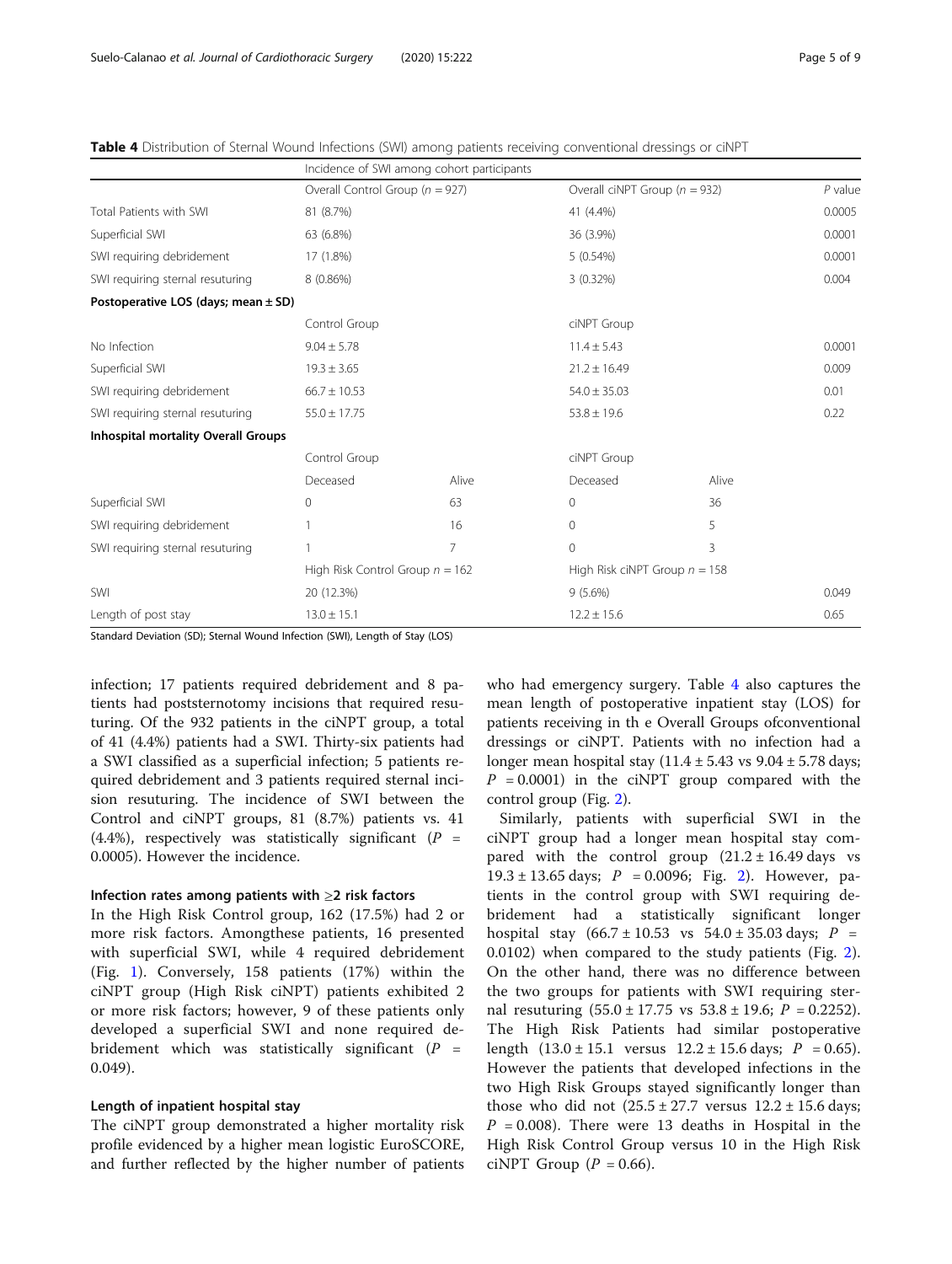<span id="page-5-0"></span>

# Discussion

The clinical and economic burden of wound infection particularly in cardiac surgery has shifted focus to prevention rather than treatment alone [[7\]](#page-7-0). This clinical investigation was a retrospective study to evaluate the clinical benefit of ciNPT among high risk patients who underwent cardiac surgery. In our dataset, we have demonstrated that the application of ciNPT to manage sternal incisions among patients with ≥2 risk factors may lower the incidence of SWIs with patients having longer postoperative stay if they develop an infection..

The absence of consensus concerning the clinical efficacy and broader adoption of ciNPT after median sternotomy is constrained by several factors, such as the dearth of medical literature and the lack of large and robust health economic studies. Incision management modalities that employ subatmospheric pressure are generally more expensive than standard care, and controversy arises as to whether the wider use of ciNPT would significantly mitigate SSI risk and reduce the economic burden posed by post-sternotomy SSIs.

SWI is a debilitating postoperative complication for patients, and we have reported previously an incidence of DSWI of 0.59% with an associated 1-year mortality rate of 9.1% with older age, obesity, diabetes or respiratory compromise as risk factors [\[4](#page-7-0)]. According to consensus recommendations by Willy et al. [[8](#page-7-0)], obesity  $(BMI \geq 30 \text{ kg/m2})$ , diabetes mellitus, respiratory insufficiency, and tobacco use were among the most common patient comorbid risk factors that elevate the risk of SSI development. In their two-centre ( $n = 996$  patients) randomized controlled trial (RCT), Schimmer et al. [\[9](#page-8-0)]

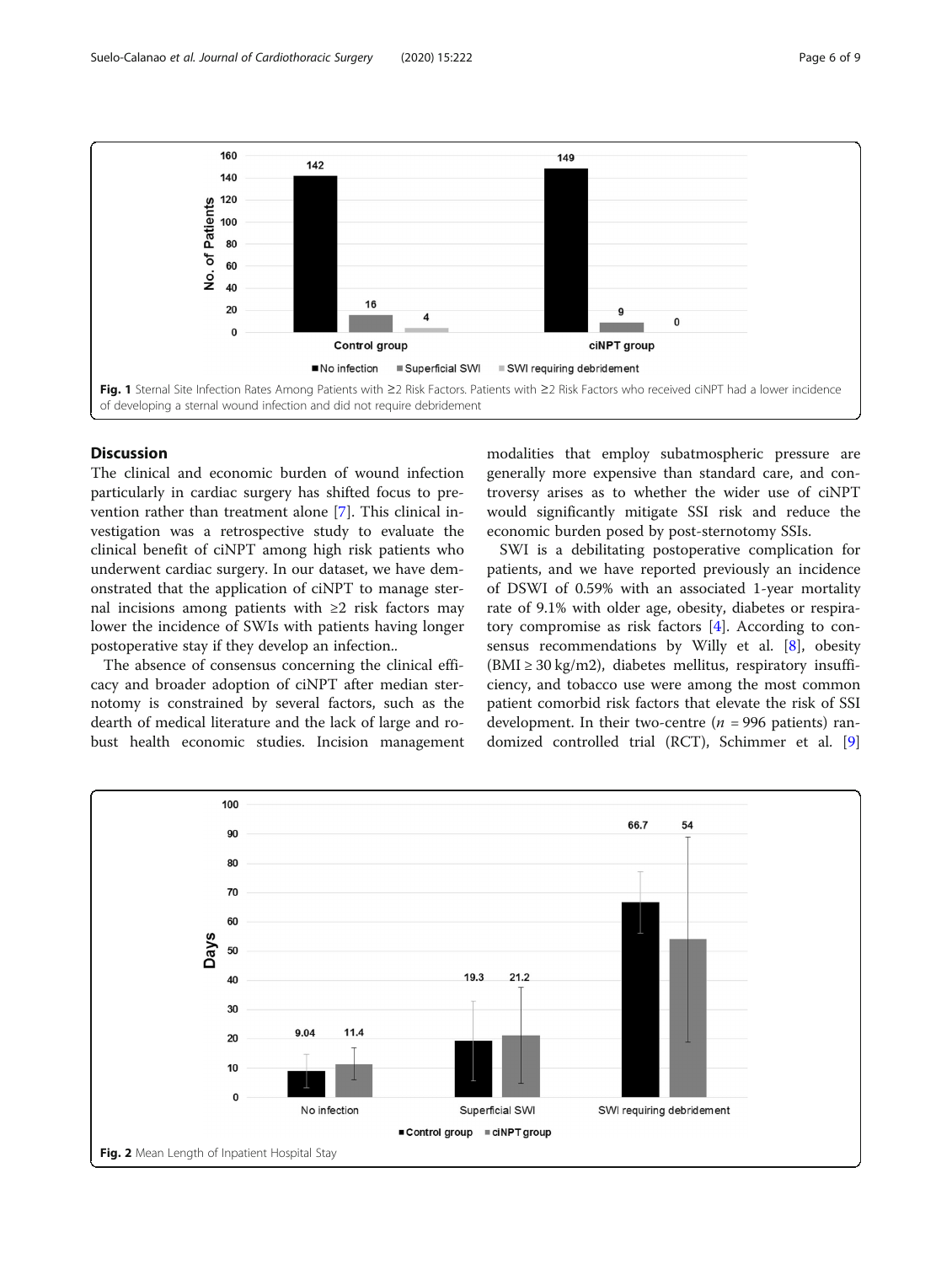identified a preoperative  $BMI > 30$  kg/m2 as an independent predictor for an increased rate of sternal surgical site infections (SSI). However, Allen et al. [[10](#page-8-0)] demonstrated via a multivariate exact logistic regression model that BMI was not a significant predictor of sternal complications and SSIs. Our previous work identified 4 risk factors (age, BMI, COPD and diabetes) that elevated the incidence of post-sternotomy SWIs [\[4\]](#page-7-0). The patient is considered high-risk for developing SWI if they have 2 out of the 4 risk factors identified [\[4\]](#page-7-0). Diabetes and obesity represented the most common comorbidities in the study cohorts; however, patient demographics and comorbidities were similar between control and ciNPT cohorts. The current study also takes into consideration a patient's critical preoperative state by calculating the logistic EuroSCORE to assign a preoperative mortality risk grade. Although we had identified a statistical significance comparing mean logistic EuroSCORE of the overall control cohort versus the ciNPT study cohorts this was not the case for the High Risk Groups.

Select surgical procedures present an elevated risk of delayed healing that can foster the development of an SSI. As sternotomy is characterized as a high-risk incision, complications after CABG and the harvest of bilateral internal thoracic arteries or mammary arteries can be considered operation-related risk factors [\[9](#page-8-0), [11](#page-8-0)]. CABG was the most common cardiac procedure in our study indicating an elevated surgical risk factor of the development of SWI in our study population.

Few studies have been conducted on the use of ciNPT as a preventative measure in cardiac surgery, although they have yielded positive results. Some of these studies focused on the high-risk population group [[12](#page-8-0), [13](#page-8-0)]. Agarwal and colleagues [\[14\]](#page-8-0) recommended that ciNPT be considered as a standard treatment for patients with SWI.

However, this trial focussed solely on treating patients, who had developed complication with the sternal incision, as opposed to mitigating the incidence of this complication [[14\]](#page-8-0).

Grauhan et al. [\[5](#page-7-0)] assessed the effect of ciNPT on incision management in 150 consecutive obese patients undergoing sternotomy. The patients were split into two groups, those who received conventional dressing  $(n =$ 75) and those who received ciNPT  $(n = 75)$  [\[5](#page-7-0)]. Significantly lower rates of infection were reported in the ciNPT group compared to the control group [\[5](#page-7-0)]. Grauhan et al. [[15\]](#page-8-0) followed up this research with a further trial looking at the effect of ciNPT in a general population of post-sternotomy patients ( $n = 237$ ) compared to a historical cohort that received conventional dressings  $(n = 3508)$ . The authors found the ciNPT group had a significantly lower infection rate compared to the historical control group [\[15](#page-8-0)]. The authors found that the ciNPT group had a significantly lower infection rate compared to the historical group (1.3% for ciNPT vs. 3.4% for control;  $P \le 0.05$ ) [\[15\]](#page-8-0). In our study, ciNPT had a lower infection rate among patients with 2 or more risk factors Our results appear to match those reported in the current published literature. The positive impact of the ciNPT might be a result of enhanced tissue perfusion facilitated by applying ciNPT to the sternal incision which may promote healing and sequestere the incision from external contamination; thereby, accounting for the reduced incidence of SWI among ciNPT patients.

The management of deep SWI after cardiac surgery represents a persistent challenge and can extend hospitalization. Protracted length of hospitalization is associated with the incidence of SSIs, evidenced by patients affected with an SSI after undergoing cardiac surgery spending an additional 23 days in hospital [\[16](#page-8-0)]. In a review of data of 999 consecutive patients who underwent coronary artery bypass grafting (CABG) during a 24-month period, Findeisen et al. [[17](#page-8-0)] evaluated protracted LOS due to SSIs.

The SSI-related mean additional LOS was estimated to be 9.3 days [[17\]](#page-8-0). In a retrospective, nonrandomized review of patients receiving median sternotomy procedures, Miyahara et al. [[18\]](#page-8-0) reported significantly longer length of intensive care unit (ICU) stay and hospital LOS in patients with deep SWI. In our study, the mean extended LOS for ciNPT was shorter than the control group (11.4 days for ciNPT vs. 218.4 days for control). Further, we report that the mean post-operative LOS of patients with superficial SWI in the ciNPT group was longer, which might be accounted for by the larger number of acute patients enrolled in the ciNPT group as evidenced by an elevated EuroSCORE. There was no further analysis done to identify whether the patients experienced a longer LOS due to ciNPT use or patient EuroSCORE.

Poststernotomy surgical site occurrences, particularly SSIs exert a significant pecuniary impact on individual patients, healthcare systems, and resource utilization. Not all patients require ciNPT, individuals at high-risk for complications have been reported to receive cost-effective clinical benefit from ciNPT use [\[10,](#page-8-0) [17\]](#page-8-0). Nussbaum et al. [[19](#page-8-0)] characterized surgical infection and surgical wounds among the most prevalent and the most expensive (ranging from \$11.7 to \$38.3 billion) wound aetiologies. Individual Medicare spending per wound costing \$3364 + \$2604 (\$5968) to \$14,153 + \$6585 (\$20,738) for Medicare beneficiaries in 2014 [\[19\]](#page-8-0). Limited evidence exists regarding economics aspects of ciNPT use in the poststernotomy population. Grauhan et al. [\[15\]](#page-8-0) considered the economic aspects of ciNPT in post-sternotomy patients. Their report suggested that comprehensive use of ciNPT in Germany would yield an annual cost of approximately €30,000,000, which would represent an appreciable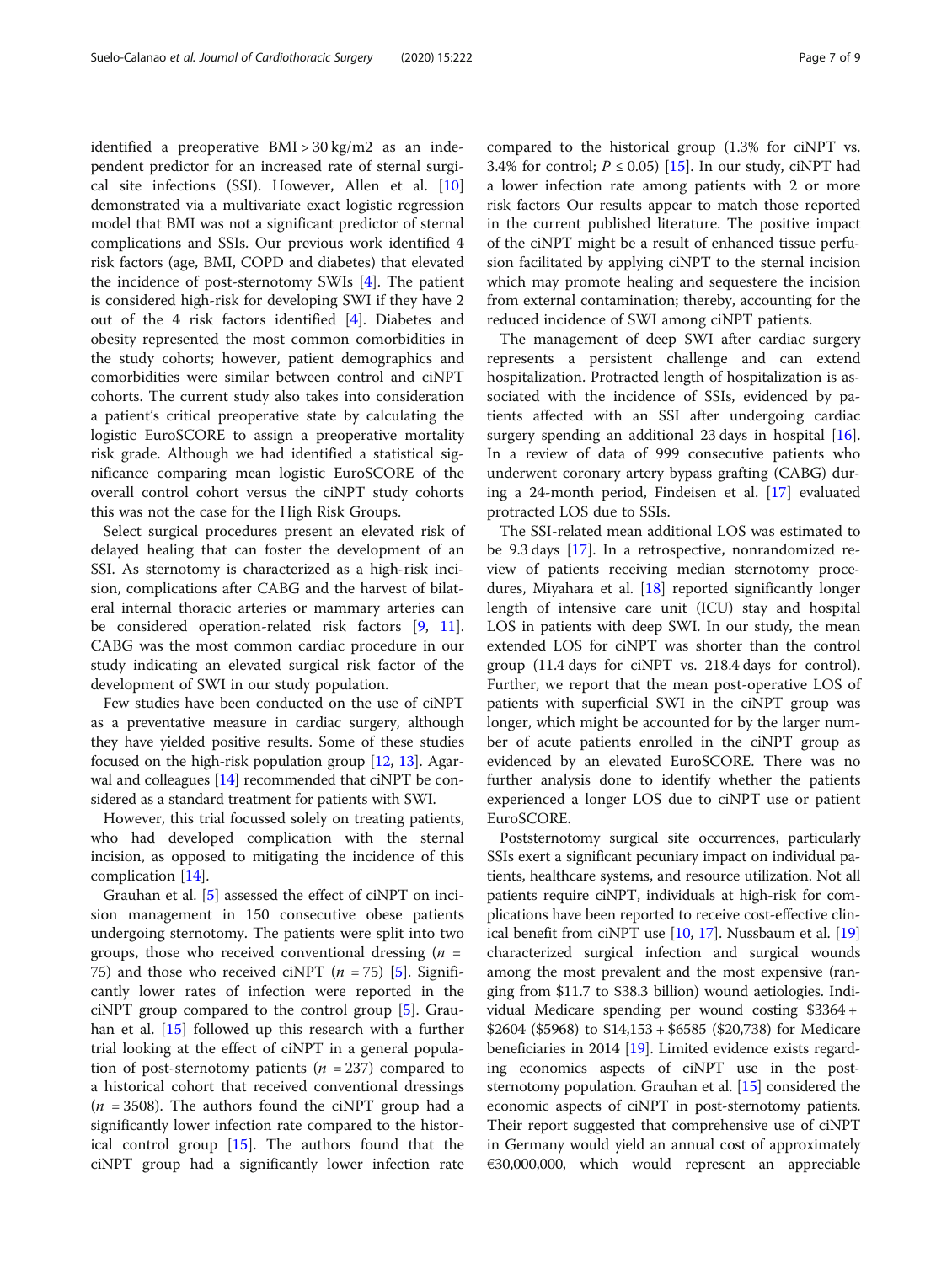<span id="page-7-0"></span>reduction from the avoidable economic loss of €60,000, 000 to €90,000,000 associated with patients with 302 wound infections requiring surgical revision [[15](#page-8-0)]. Citing the additional 23 days in hospital and additional cost of £11,003.31 for SSI following cardiac surgery, Philip et al. [[16](#page-8-0)] recommended ciNPT be given consideration for patients at risk of developing post-sternotomy SSIs. This was compared to three representative cases of poststernotomy SSIs at their institution where patient LOS was extended by 12–25 days and additional costs ranging from  $\epsilon$ 12,214 to  $\epsilon$ 22,456 [[16](#page-8-0)]. This is obviously can be extended to our patient population although we have not conducted a detailed financial implication analysis.

# **Limitations**

The major limitation of this study is that it compares consecutive rather than contemporary patient cohorts. This introduces the potential of time-effect bias, related to unmeasured changes in the care of patients over the course of the years of the study. However it has to be stated that there were no changes in the surgical protocols or antibiotic regimen in the period studied and the surgeons involved introduced no other changes to their practice. That said it should be noted that there was an overall reduction in the incidence of SWI between the two overall groups although only the high risk patients received the ciNPT.

Another possible limitation is that consideration was not afforded to microbiological characterization of the infected wound and the sensitivity of infecting agents.. Furthermore we had not conducted a comprehensive cost analysis of the impact of infection and wherther the use of the ciNPT mitigates that. Future studies using improved models can be designed for sensitive capture of quality-adjusted life years (QALY) and studies incorporating sensitivity analysis may assist in better defining cost offsets and health economic endpoints to mitigate the uncertainty of the cost-effectiveness and clinical efficacy of ciNPT in managing post sternotomy incisions.

# Conclusion

SWI following cardiac surgery is a recognised major complication. In this study, ciNPT reduced the incidence of SWI after median sternotomy in patients at an elevated risk for developing SWI. Reduced SWI incidence may result in a shorter inpatient hospital stay, a decreased rate of mortality, and tentatively reduced financial cost although not demonstrated in this study. Nonetheless, our results indicate that ciNPT can be a valuable tool in reducing the incidence of SWI in highrisk patients.

#### Abbreviations

BMI: Body mass index; CABG: Coronary artery bypass grafting; ciNPT: Closed incision negative pressure therapy; COPD: Chronic obstructive pulmonary

disease; EuroSCORE: European System for Cardiac Operative Risk Evaluation; GFR: Glomerular filtration rate; ICU: Intensive care unit; IV: Intravenous; LOS: Length of stay; NHS: National Health Service; QALY: Quality-adjusted life year; RCT: Randomized controlled trial; SD: Standard deviation; SSI: Surgical site infections; SWI: Sternal wound infection

#### Acknowledgements

We are grateful to Neil Richards for providing the cardiac surgery database and for Willie M. Heard III, PhD (KCI, an ACELITY Company) for medical writing support.

#### Authors' contributions

RC performed data collection and was a major contributor in writing the manuscript. RT performed data collection and reviewed the manuscript. MR performed data collection and reviewed the manuscript. EM provided a review of the manuscript. EI performed data collection and provided data analysis. MC was responsible for study design and performed surgical procedures. ML was responsible for study design, performed surgical procedures, provided data analysis, and revised the manuscript. All authors have read and approved the final document.

#### Funding

No grant support funded the study. KCI, an ACELITY Company, paid the publication fee.

#### Availability of data and materials

All data generated or analysed during this study are included in this published article and are available from the corresponding author on reasonable request.

#### Ethics approval and consent to participate

The study was reviewed and approved by the Hull University Teaching Hospitals NHS Trust Clinical Governance and Audit Committee. No informed consent was required as no patients were contacted for information.

#### Consent for publication

Not applicable.

#### Competing interests

The authors declare that they have no competing interest.

#### Author details

<sup>1</sup>Department of Cardiothoracic Surgery, Castle Hill Hospital, Cottingham HU16 5JQ, UK. <sup>2</sup>Royal Infirmary of Edinburgh, Edinburgh, UK.

# Received: 16 October 2019 Accepted: 10 August 2020 Published online: 19 August 2020

#### References

- 1. Rupprecht L, Schmid C. Deep sternal wound complications: an overview of old and new therapeutic options. Open J Cardiovasc Surg. 2013;6:9–19.
- 2. Atkins BZ, Wooten MK, Kistler J, et al. Does negative pressure wound therapy have a role in preventing poststernotomy wound complications? Surg Innov. 2009;16(2):140–6.
- 3. Singh K, Anderson E, Harper JG. Overview and management of sternal wound infection. Semin Plast Surg. 2011;25(1):25–33.
- 4. Ariyaratnam P, Bland M, Loubani M. Risk factors and mortality associated with deep sternal wound infections following coronary bypass surgery with or without concomitant procedures in a UK population: a basis for a new risk model? Interact Cardiovasc Thorac Surg. 2010;11(5):543–6.
- 5. Grauhan O, Navasardyan A, Hofmann M, et al. Prevention of poststernotomy wound infections in obese patients by negative pressure wound therapy. Thorac Cardiovasc Surg. 2013;61(SUPPL):1.
- 6. Jones G, Jurkiewicz MJ, Bostwick J, et al. Management of the infected median sternotomy wound with muscle flaps. The Emory 20-year experience. Ann Surg. 1997;225(6):766–76.
- 7. Jenks PJ, Laurent M, McQuarry S, Watkins R. Clinical and economic burden of surgical site infection (SSI) and predicted financial consequences of elimination of SSI from an English hospital. J Hosp Infect. 2014;86(1):24–33.
- 8. Willy C, Agarwal A, Andersen CA, et al. Closed incision negative pressure therapy: international multidisciplinary consensus recommendations. Int Wound J. 2017;14(2):385–98.